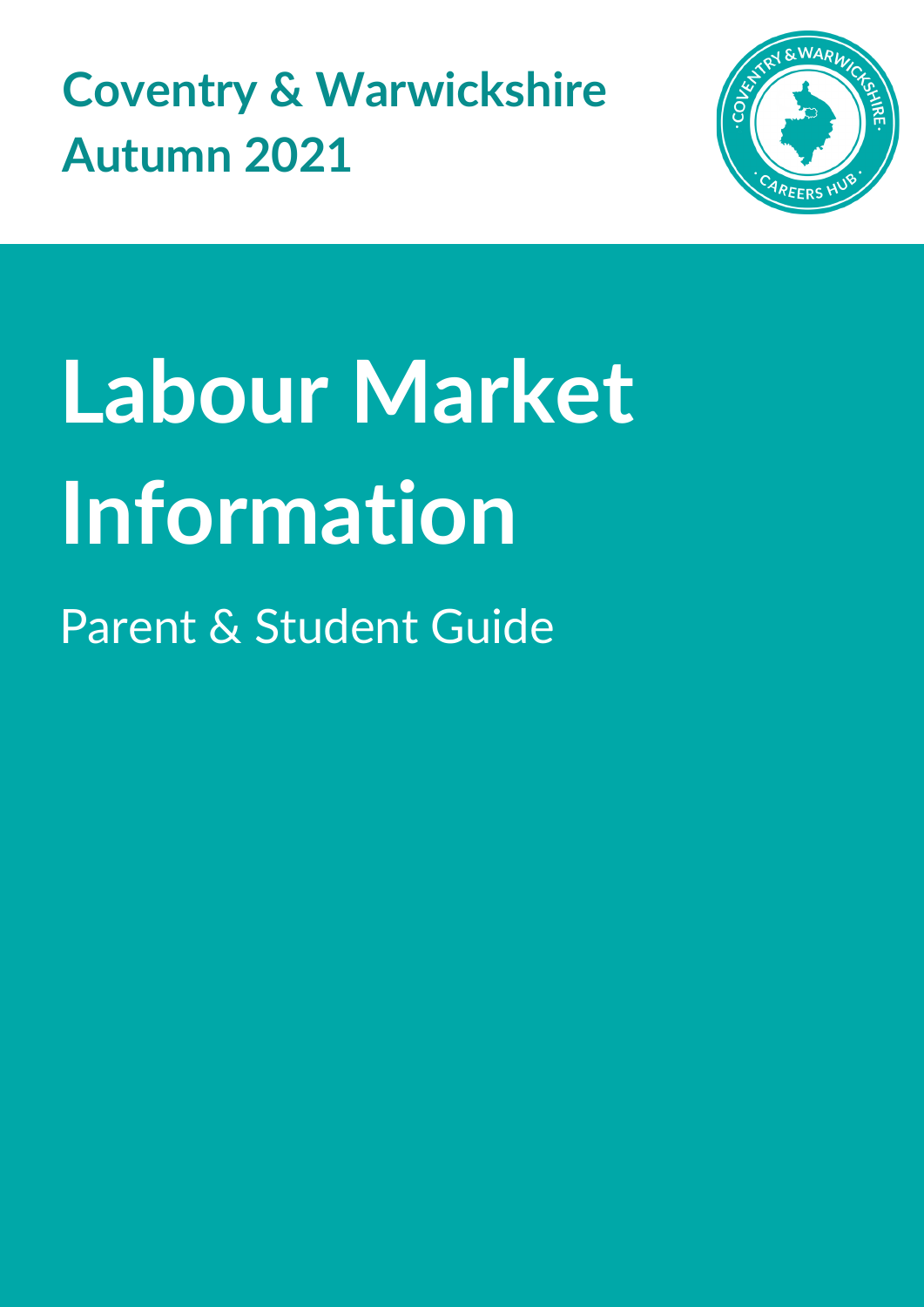## **What is LMI?**

Labour Market Information (LMI) is a useful tool to help research future jobs in the local area, understand the skills needed for certain roles and the demand for future employment.

LMI helps to break down the complex 'world of work', ranging from descriptions of different careers, their entry routes, promotional prospects, salaries paid, skills and qualifications needed, etc. Crucially for young people, LMI also covers future demand – what kinds of jobs will be in demand after leaving school and what kinds of skills will be needed.

#### **Why is LMI important to young people?**

The world of working is changing rapidly. New technology and industry changes create some new jobs and also make others obsolete. Alongside the ongoing Covid-19 pandemic changing the way jobs are carried out and having a huge impact on the job market, it can be hard to keep up.

It's important that young people are given the tools and information to aid their decisions about future careers and LMI is a key part of this.

#### **How can LMI help young people decide what to do next?**

Having up to date, high quality information can help students decide things about their future such as:

- Are there opportunities close to where I live in the sector I am interested in or will I need to relocate?
- How competitive is the industry I am interested in? Are there enough jobs and do I need to have a back up plan?
- Does the pay for the job I want align to what I would like to earn?
- What is the best route for me to take to get to the job I would like?
- Is the industry I would like to work in growing or shrinking?

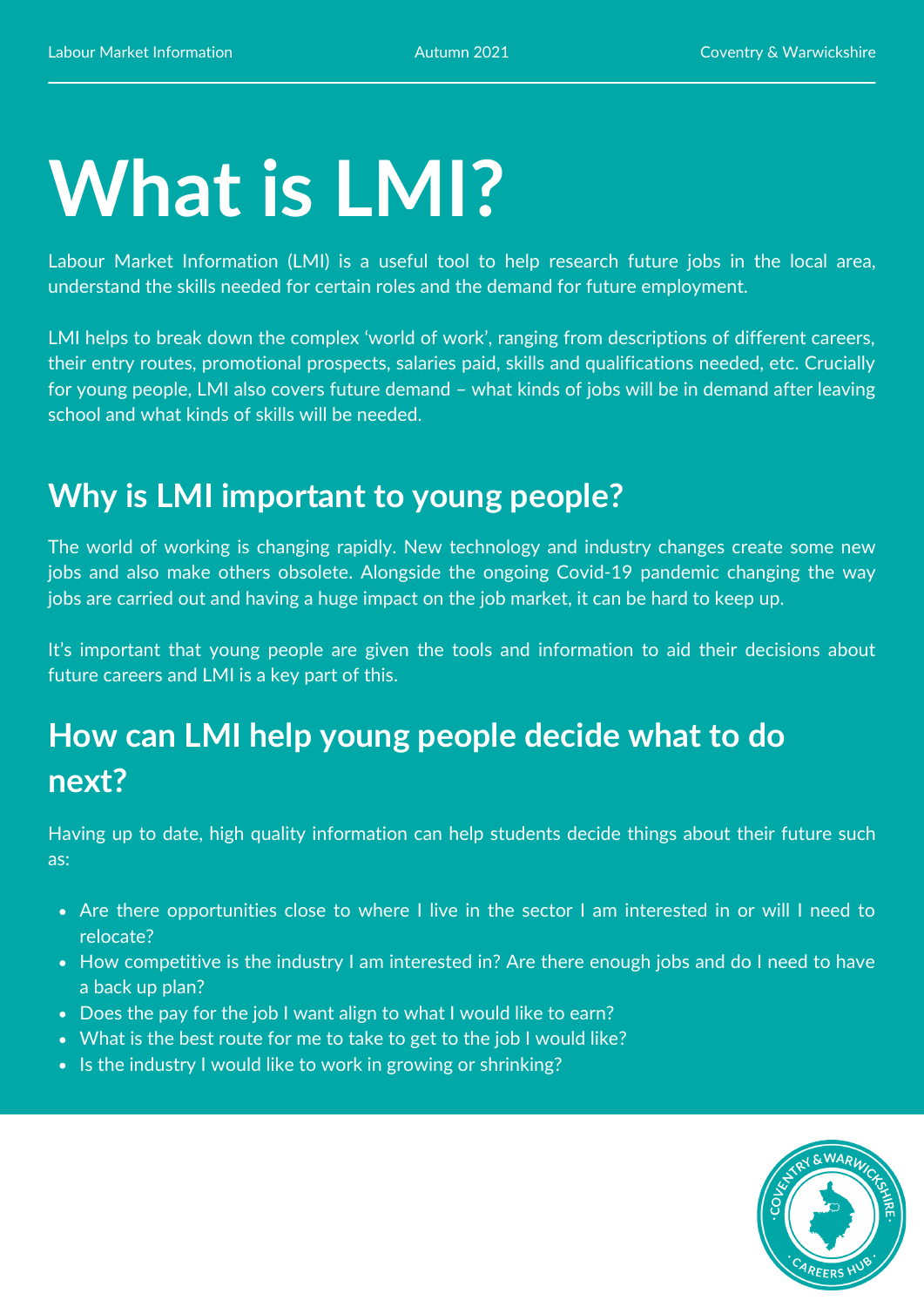### **Coventry**

#### **Jobs by Sector**

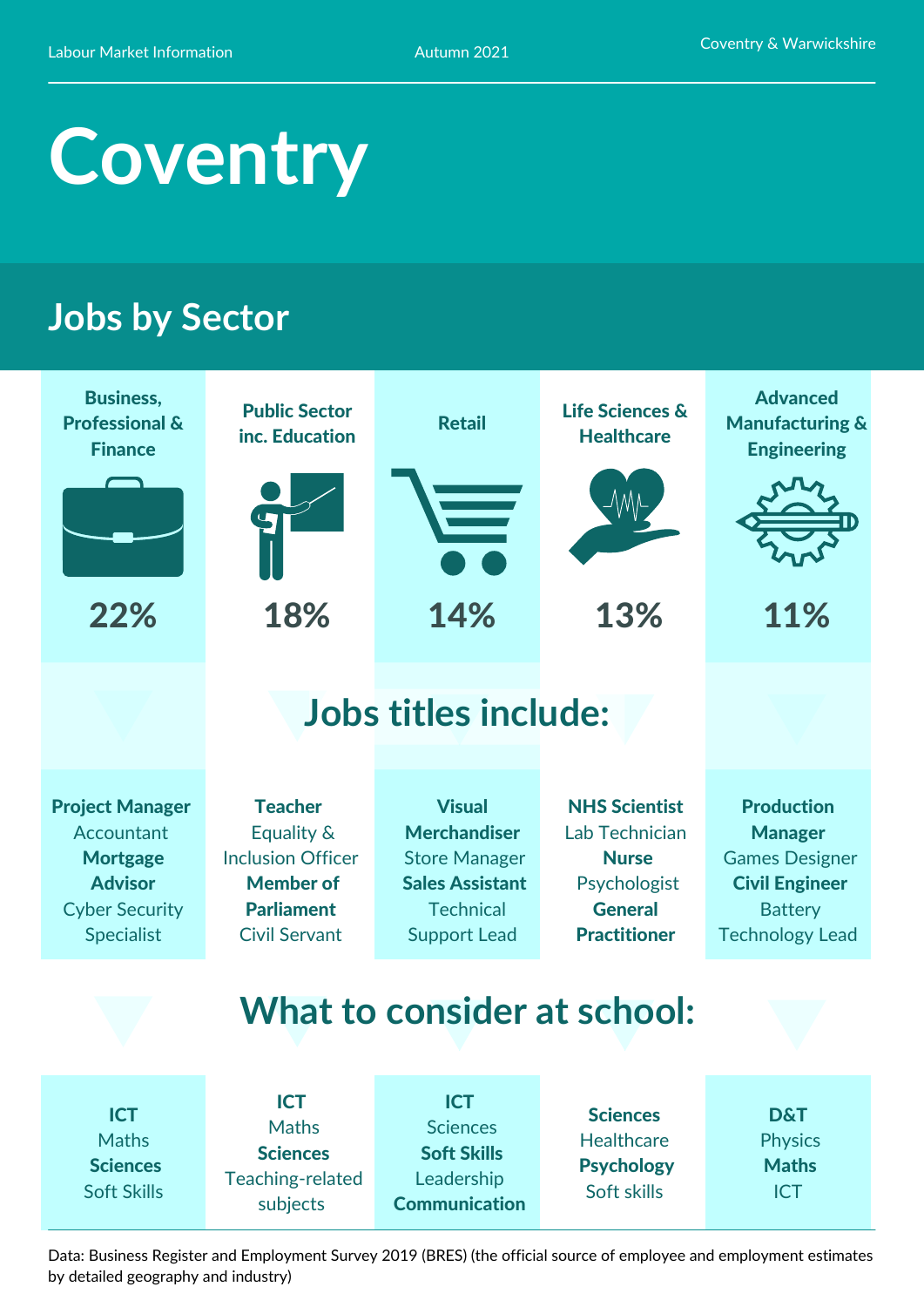### **Nuneaton & Bedworth**

#### **Jobs by Sector**

| <b>Life Sciences &amp;</b><br><b>Healthcare</b><br>17%                                                          | <b>Retail</b><br>17%                                                                                                              | <b>Public Sector</b><br>inc. Education<br>14%                                                                             | <b>Business,</b><br><b>Professional &amp;</b><br><b>Finance</b><br>13%                                                  | <b>Advanced</b><br><b>Manufacturing &amp;</b><br><b>Engineering</b><br>12%                                                        |
|-----------------------------------------------------------------------------------------------------------------|-----------------------------------------------------------------------------------------------------------------------------------|---------------------------------------------------------------------------------------------------------------------------|-------------------------------------------------------------------------------------------------------------------------|-----------------------------------------------------------------------------------------------------------------------------------|
|                                                                                                                 | <b>Jobs titles include:</b>                                                                                                       |                                                                                                                           |                                                                                                                         |                                                                                                                                   |
| <b>NHS Scientist</b><br>Lab Technician<br><b>Nurse</b><br>Psychologist<br><b>General</b><br><b>Practitioner</b> | <b>Visual</b><br><b>Merchandiser</b><br><b>Store Manager</b><br><b>Sales Assistant</b><br><b>Technical</b><br><b>Support Lead</b> | <b>Teacher</b><br>Equality &<br><b>Inclusion Officer</b><br><b>Member of</b><br><b>Parliament</b><br><b>Civil Servant</b> | <b>Project Manager</b><br>Accountant<br><b>Mortgage</b><br><b>Advisor</b><br><b>Cyber Security</b><br><b>Specialist</b> | <b>Production</b><br><b>Manager</b><br><b>Games Designer</b><br><b>Civil Engineer</b><br><b>Battery</b><br><b>Technology Lead</b> |
|                                                                                                                 |                                                                                                                                   | <b>What to consider at school:</b>                                                                                        |                                                                                                                         |                                                                                                                                   |
| <b>Sciences</b><br><b>Healthcare</b><br><b>Psychology</b><br>Soft skills                                        | <b>ICT</b><br><b>Sciences</b><br><b>Soft Skills</b><br>Leadership<br><b>Communication</b>                                         | <b>ICT</b><br><b>Maths</b><br><b>Sciences</b><br>Teaching-related<br>subjects                                             | <b>ICT</b><br><b>Maths</b><br><b>Sciences</b><br><b>Soft Skills</b>                                                     | <b>D&amp;T</b><br><b>Physics</b><br><b>Maths</b><br><b>ICT</b>                                                                    |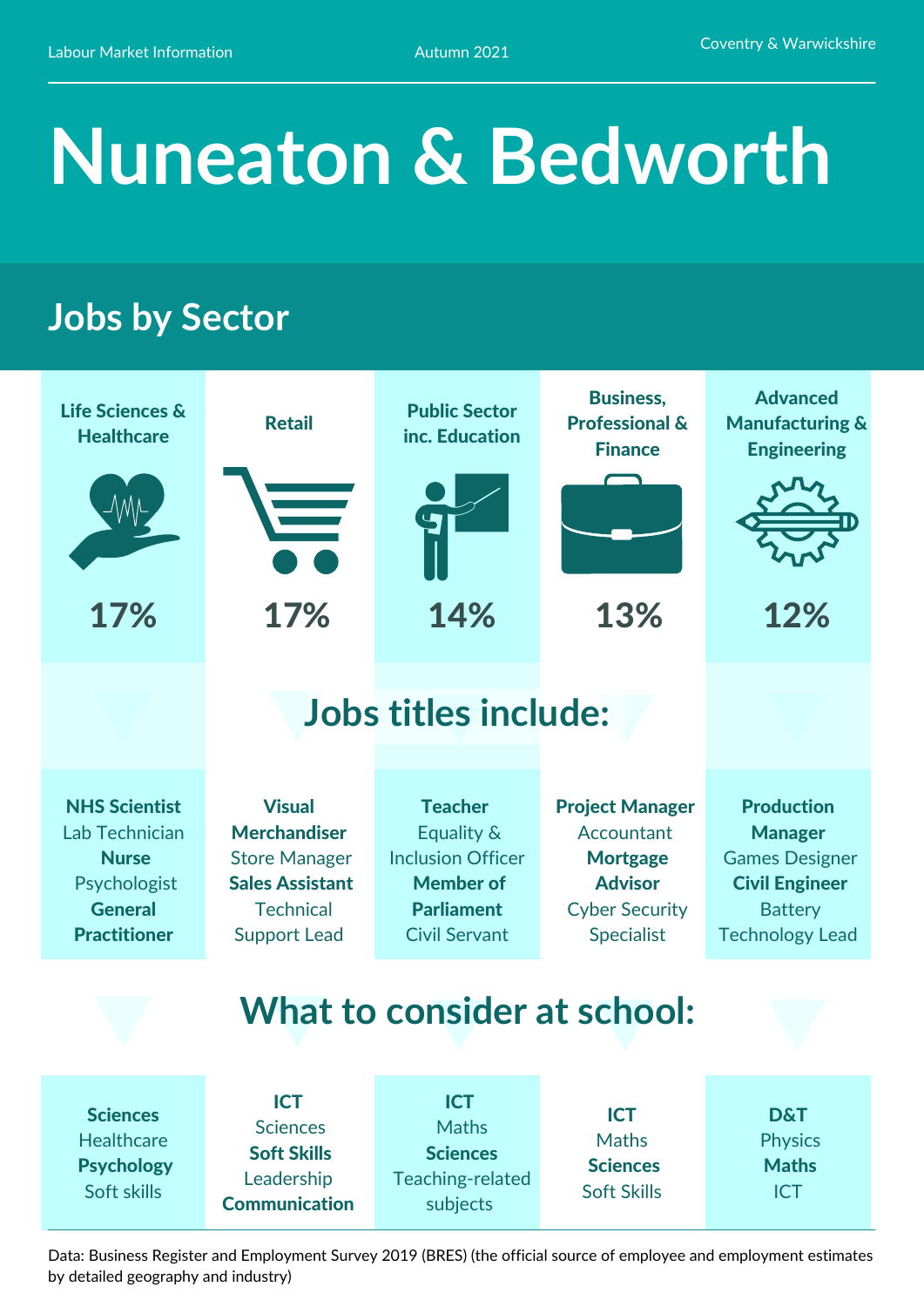### **Rugby**

#### **Jobs by Sector**

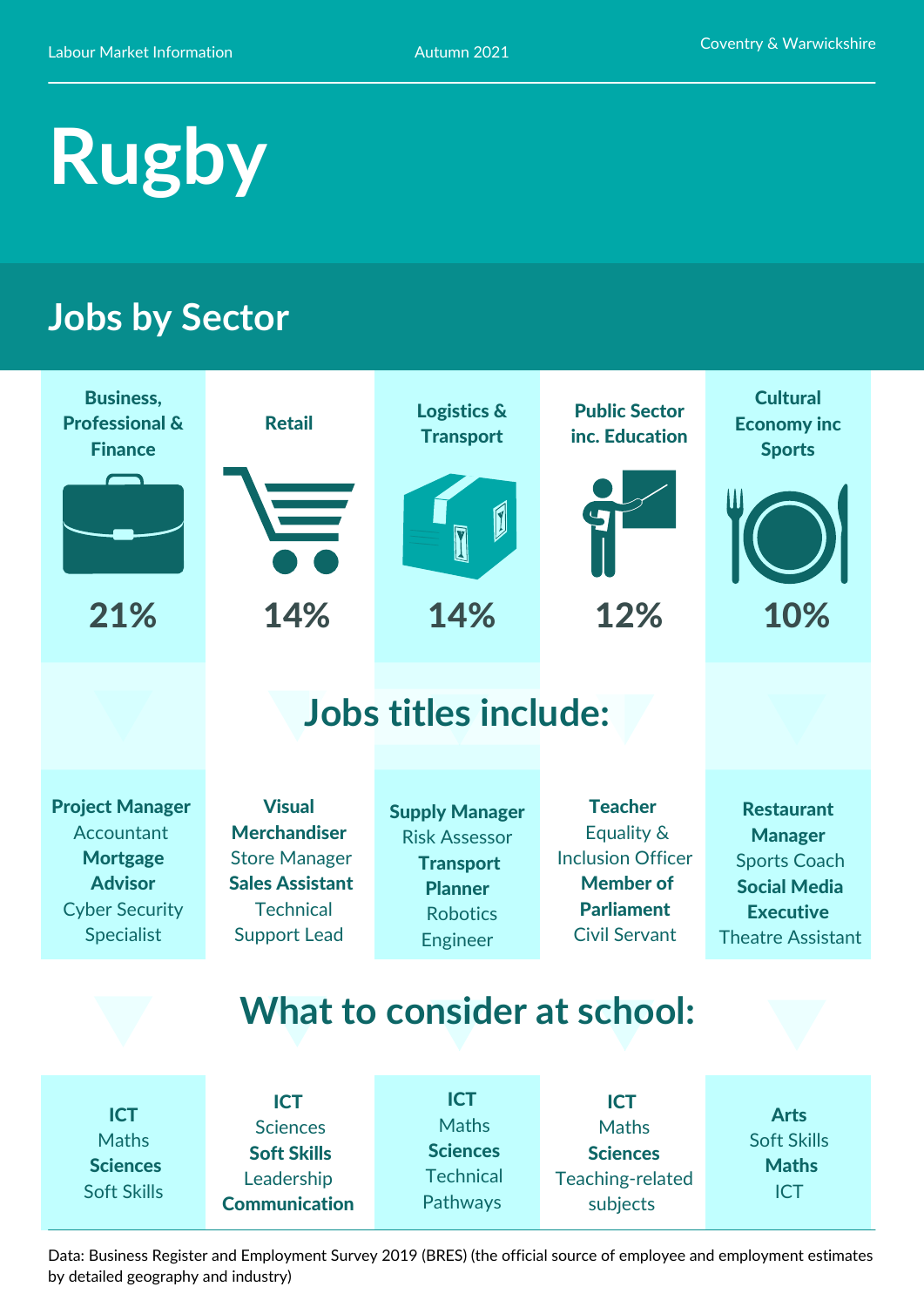## **North Warwickshire**

#### **Jobs by Sector**

| <b>Retail</b>                                                                                                                     | <b>Logistics &amp;</b><br><b>Transport</b>                                                                                | <b>Business,</b><br><b>Professional &amp;</b><br><b>Finance</b>                                                         | <b>Advanced</b><br><b>Manufacturing &amp;</b><br><b>Engineering</b>                                                               | <b>Cultural</b><br><b>Economy inc</b><br><b>Sports</b>                                                                            |  |  |
|-----------------------------------------------------------------------------------------------------------------------------------|---------------------------------------------------------------------------------------------------------------------------|-------------------------------------------------------------------------------------------------------------------------|-----------------------------------------------------------------------------------------------------------------------------------|-----------------------------------------------------------------------------------------------------------------------------------|--|--|
|                                                                                                                                   |                                                                                                                           |                                                                                                                         |                                                                                                                                   |                                                                                                                                   |  |  |
| 21%                                                                                                                               | 17%                                                                                                                       | 16%                                                                                                                     | 14%                                                                                                                               | 10%                                                                                                                               |  |  |
|                                                                                                                                   | <b>Jobs titles include:</b>                                                                                               |                                                                                                                         |                                                                                                                                   |                                                                                                                                   |  |  |
| <b>Visual</b><br><b>Merchandiser</b><br><b>Store Manager</b><br><b>Sales Assistant</b><br><b>Technical</b><br><b>Support Lead</b> | <b>Supply Manager</b><br><b>Risk Assessor</b><br><b>Transport</b><br><b>Planner</b><br><b>Robotics</b><br><b>Engineer</b> | <b>Project Manager</b><br>Accountant<br><b>Mortgage</b><br><b>Advisor</b><br><b>Cyber Security</b><br><b>Specialist</b> | <b>Production</b><br><b>Manager</b><br><b>Games Designer</b><br><b>Civil Engineer</b><br><b>Battery</b><br><b>Technology Lead</b> | <b>Restaurant</b><br><b>Manager</b><br><b>Sports Coach</b><br><b>Social Media</b><br><b>Executive</b><br><b>Theatre Assistant</b> |  |  |
| What to consider at school:                                                                                                       |                                                                                                                           |                                                                                                                         |                                                                                                                                   |                                                                                                                                   |  |  |
| <b>ICT</b><br><b>Sciences</b><br><b>Soft Skills</b><br>Leadership<br><b>Communication</b>                                         | <b>ICT</b><br><b>Maths</b><br><b>Sciences</b><br><b>Technical</b><br>Pathways                                             | <b>ICT</b><br><b>Maths</b><br><b>Sciences</b><br><b>Soft Skills</b>                                                     | <b>D&amp;T</b><br><b>Physics</b><br><b>Maths</b><br><b>ICT</b>                                                                    | <b>Arts</b><br><b>Soft Skills</b><br><b>Maths</b><br><b>ICT</b>                                                                   |  |  |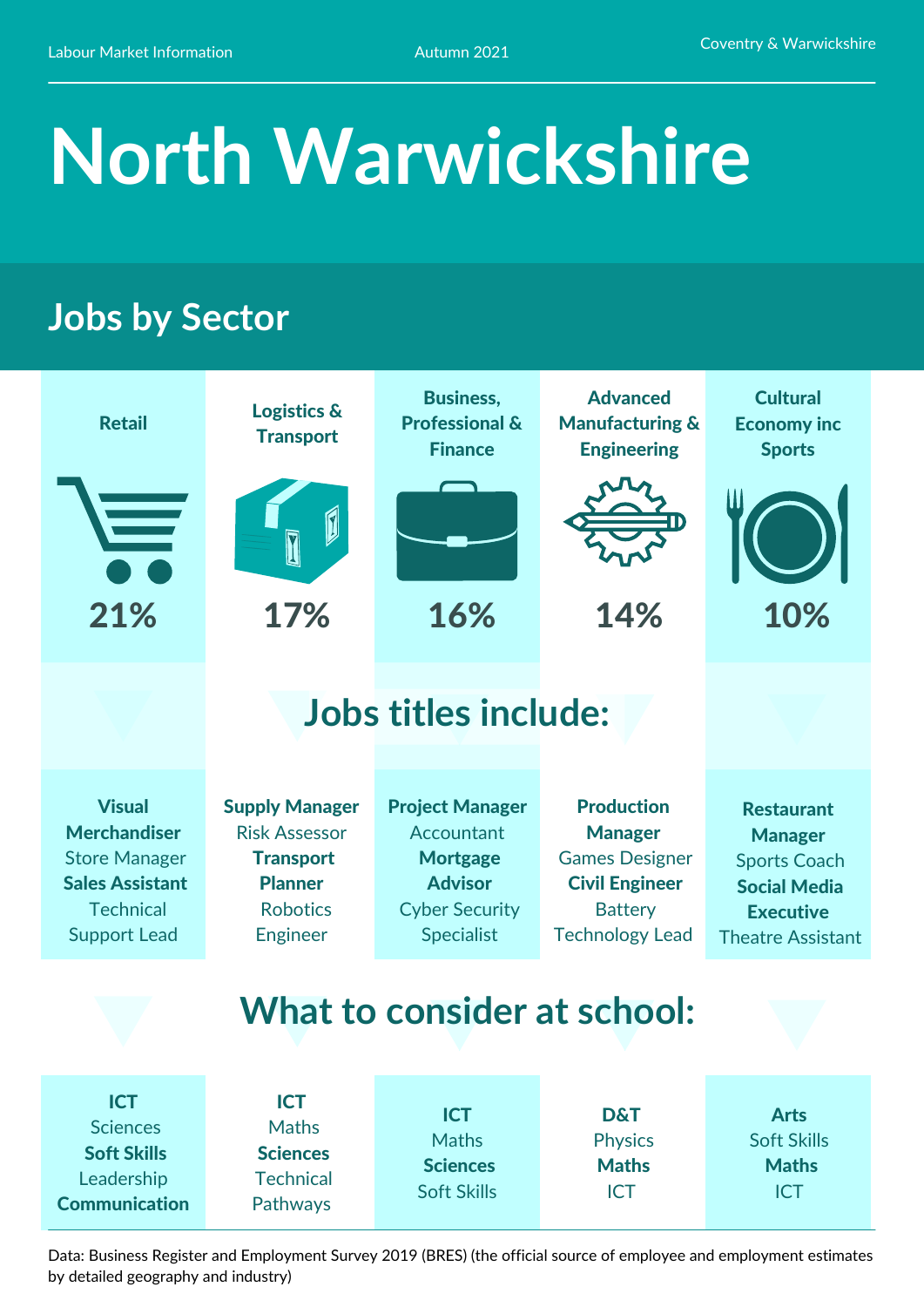### **Stratford-on-Avon**

#### **Jobs by Sector**

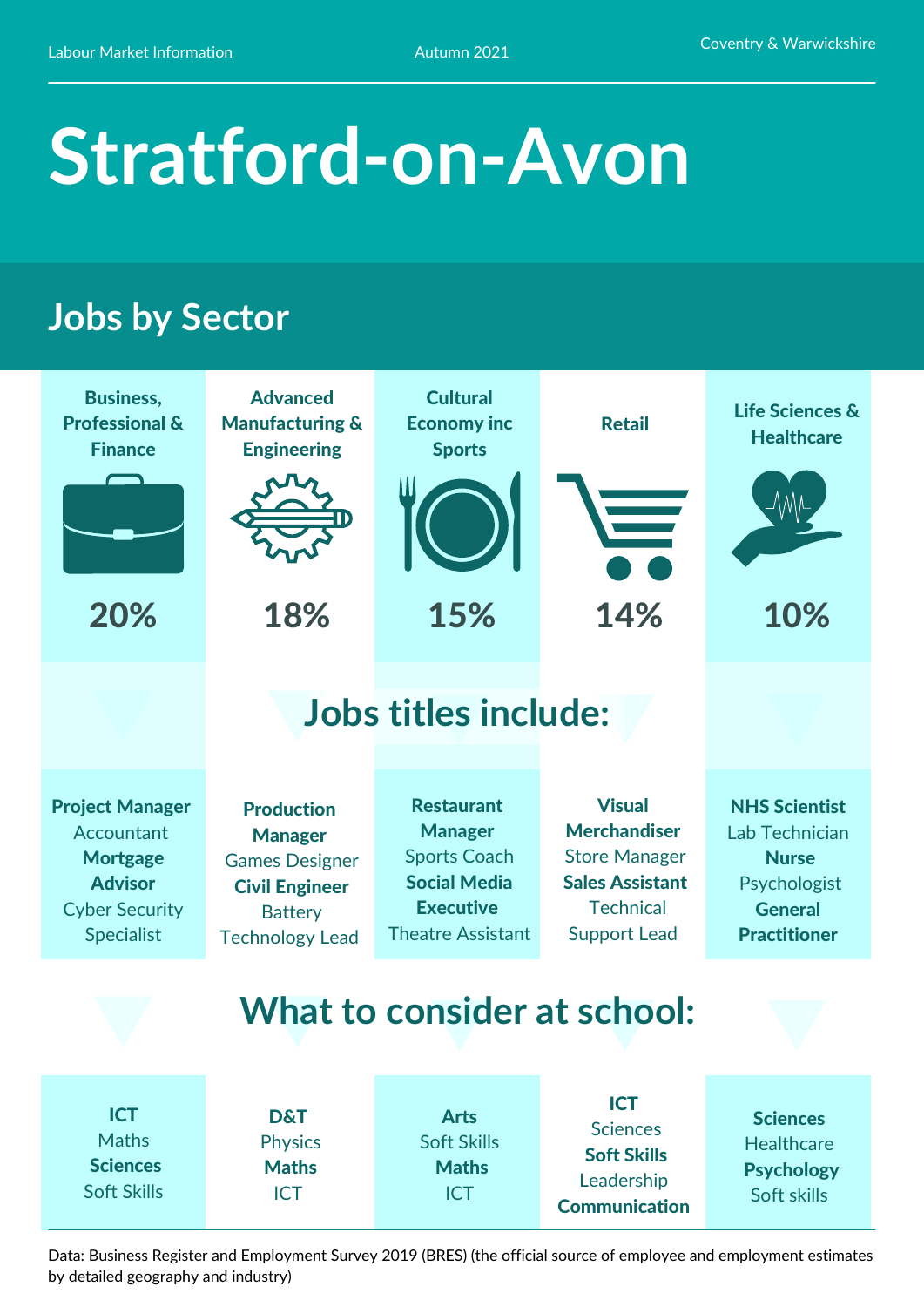### **Warwick**

#### **Jobs by Sector**